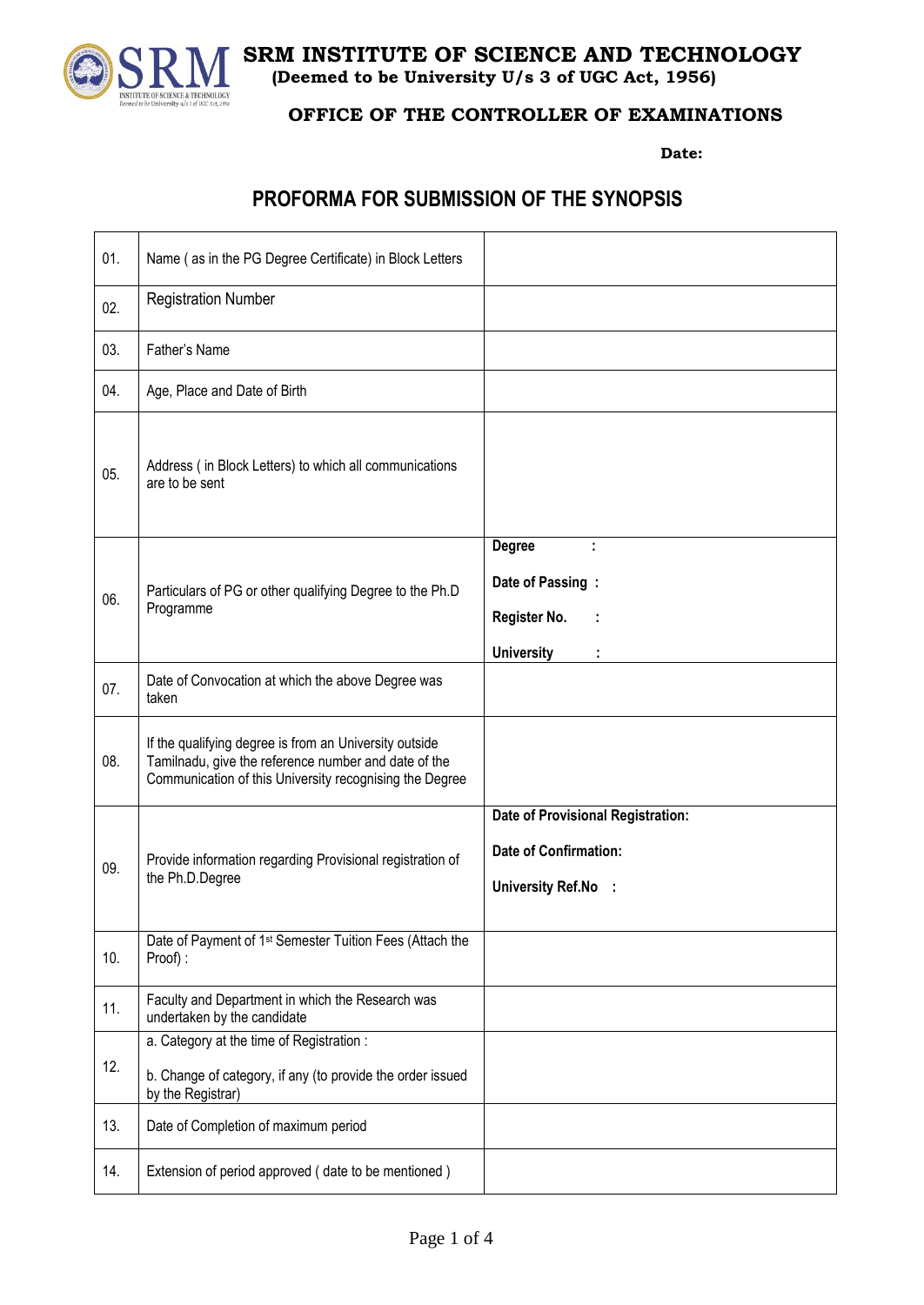| 15. | Date of DC meeting for approval of Synopsis |  |
|-----|---------------------------------------------|--|
| 16. | Date of Submission of Synopsis              |  |
| 17. | Semester Fees Details                       |  |

| Month and<br>Year |  |  |  |  |
|-------------------|--|--|--|--|
| Amount<br>Paid    |  |  |  |  |
| Month and<br>Year |  |  |  |  |
| Amount<br>Paid    |  |  |  |  |

## 18. Course Work Details

| Course Code                            | Course Title | Credits | Core Course / Elective / Special<br>Elective | Grade<br>Marks |  |
|----------------------------------------|--------------|---------|----------------------------------------------|----------------|--|
|                                        |              |         |                                              |                |  |
|                                        |              |         |                                              |                |  |
|                                        |              |         |                                              |                |  |
|                                        |              |         |                                              |                |  |
|                                        |              |         |                                              |                |  |
| Comprehensive Examination<br>Pass/Fail |              |         |                                              |                |  |

19. Progress Report – submitted

| Period                | Jan-Jun | Jul-Dec | Jan-Jun | Jul-Dec | Jan-Jun | Jul-Dec | Jan-Jun | Jul-Dec |
|-----------------------|---------|---------|---------|---------|---------|---------|---------|---------|
| Date of<br>Submission |         |         |         |         |         |         |         |         |
| Date of<br>Submission |         |         |         |         |         |         |         |         |

| Title of Thesis<br>(in Block Letters)<br>20. |
|----------------------------------------------|
|----------------------------------------------|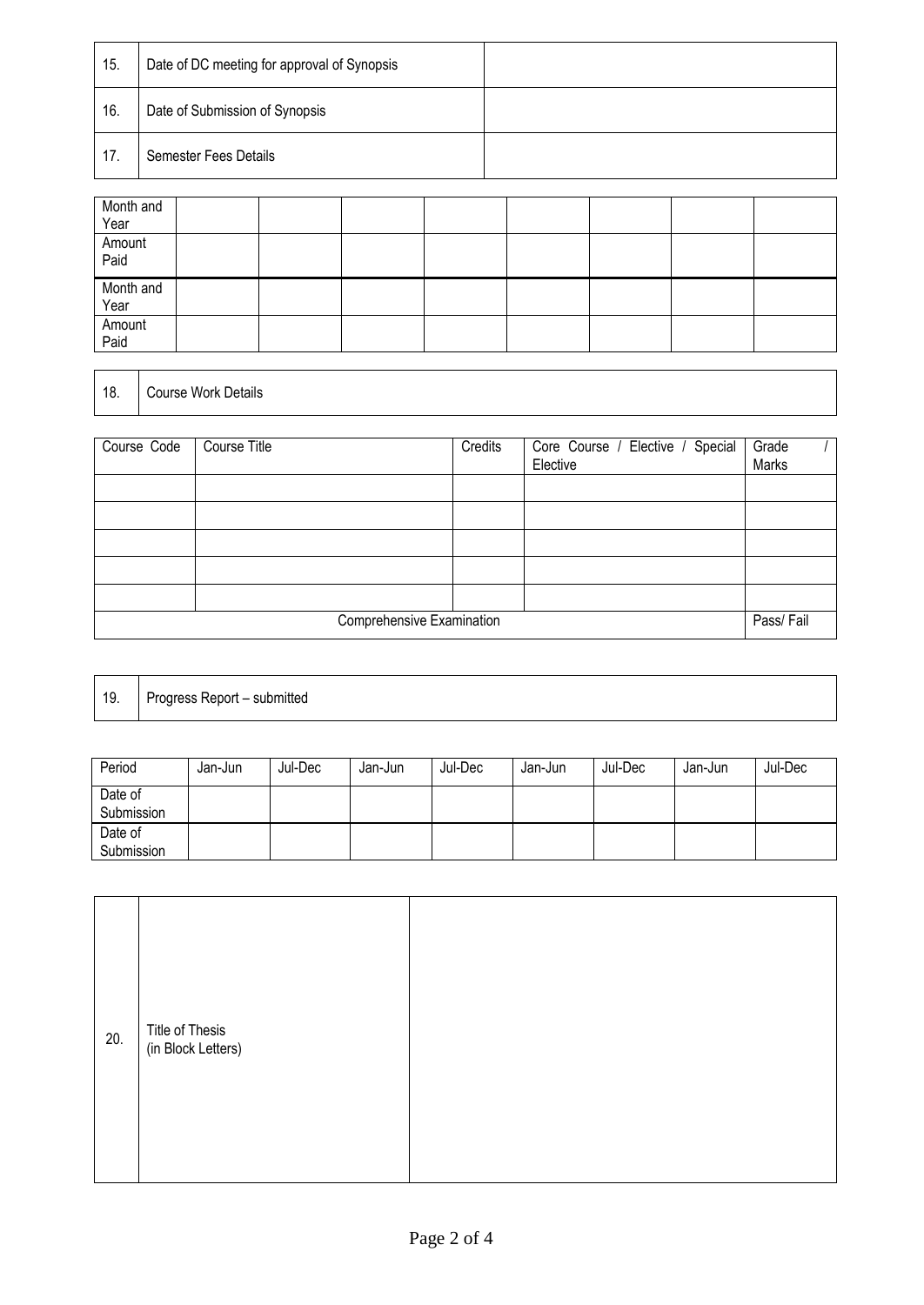|     |                                                              | Name<br>÷          |
|-----|--------------------------------------------------------------|--------------------|
|     |                                                              | Designation:       |
|     |                                                              | Address :          |
| 21. | Name, Designation and full address of<br>Research Supervisor |                    |
|     |                                                              | E mail<br>$\sim 1$ |
|     |                                                              | Phone<br>$\sim$ 1  |
|     |                                                              | Fax<br>÷           |

|     |                                                                               | Name<br>÷           |
|-----|-------------------------------------------------------------------------------|---------------------|
|     |                                                                               | Designation:        |
|     |                                                                               | Address :           |
| 22. | Name, Designation and full address of the<br>Joint Supervisor (if applicable) |                     |
|     |                                                                               | E mail<br>$\sim$ 1. |
|     |                                                                               | Phone<br>÷          |
|     |                                                                               | Fax<br>÷            |
|     |                                                                               |                     |

|     | <b>Publication Details</b><br>(Photo copy of the             | National      |  |
|-----|--------------------------------------------------------------|---------------|--|
| 23. | papers and proof for<br>impact factor should be<br>enclosed) | International |  |

| 24. | Details of the Research<br>Papers presented in<br>Conferences / Seminars<br>(Attach the proof) |  |  |
|-----|------------------------------------------------------------------------------------------------|--|--|
|     |                                                                                                |  |  |